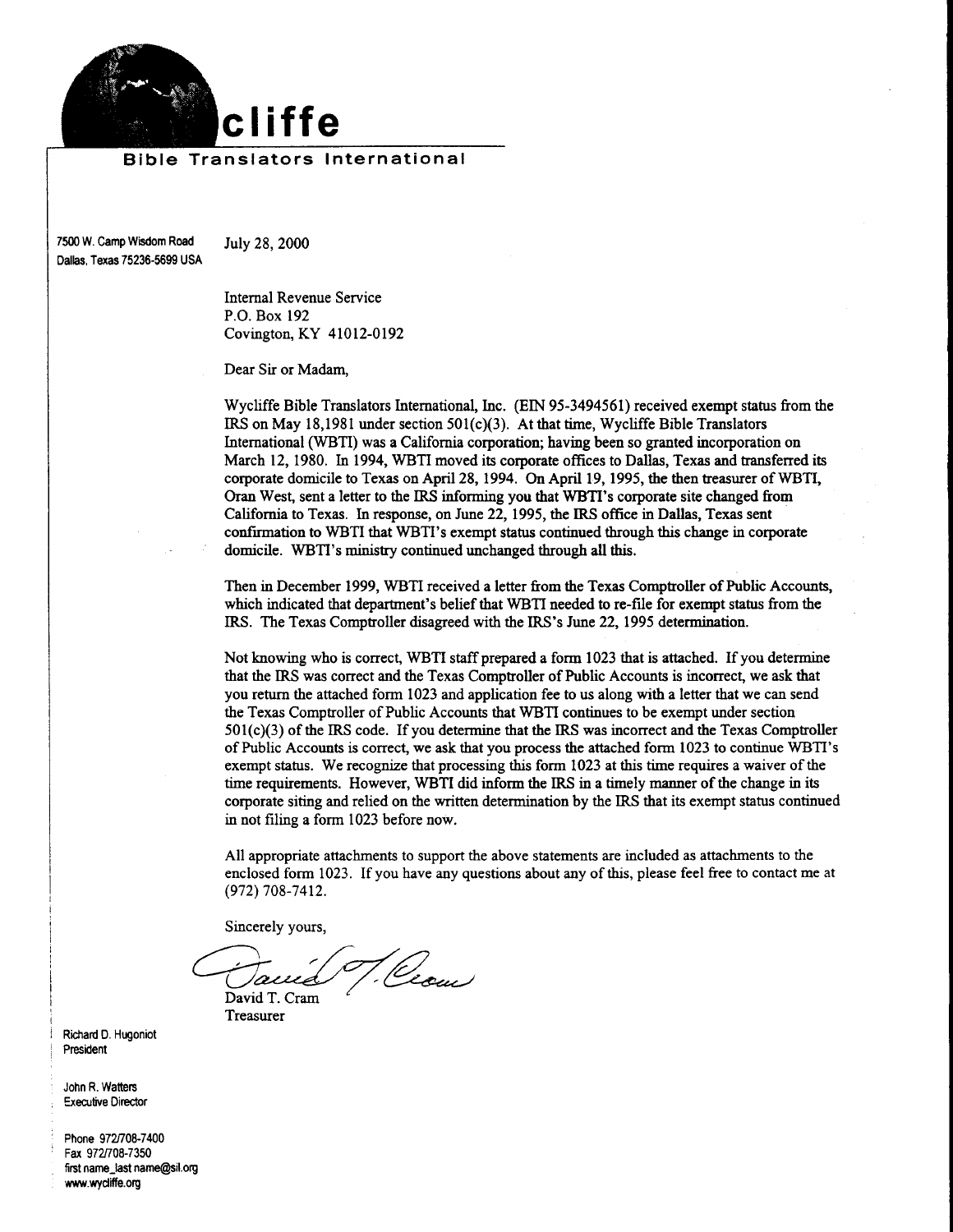| Form 1023                                              |
|--------------------------------------------------------|
| (Rev. September 1998)                                  |
| Department of the Treasury<br>Internal Revenue Service |

# Application for Recognition of Exemption Under Section  $501(c)(3)$  of the Internal Revenue Code

OMB No. 1545-0056

Note: If exempt status is approved. this application will be open for public inspection.

Read the instructions for each Part carefully.

A User Fee must be attached to this application.

If the required information and appropriate documents are not submitted along with Form 8718 (with payment of the

appropriate user fee), the application may be returned to you.

Complete the Procedural Checklist on page 8 of the instructions.

### Part I Identification of Applicant

|                                                                     | 1a Full name of organization (as shown in organizing document)                                                                                                                                                                                                                                                                                                                                                                                                                                                                                                                            | 2 Employer identification number (EIN)<br>(If none, see page 3 of the Specific Instructions.)<br>3494561<br>95 |                                                                                                                                                           |  |  |  |
|---------------------------------------------------------------------|-------------------------------------------------------------------------------------------------------------------------------------------------------------------------------------------------------------------------------------------------------------------------------------------------------------------------------------------------------------------------------------------------------------------------------------------------------------------------------------------------------------------------------------------------------------------------------------------|----------------------------------------------------------------------------------------------------------------|-----------------------------------------------------------------------------------------------------------------------------------------------------------|--|--|--|
|                                                                     | WYCLIFFE BIBLE TRANSLATORS INTERNATIONAL, INC.                                                                                                                                                                                                                                                                                                                                                                                                                                                                                                                                            |                                                                                                                |                                                                                                                                                           |  |  |  |
| 1b c/o Name (if applicable)                                         |                                                                                                                                                                                                                                                                                                                                                                                                                                                                                                                                                                                           |                                                                                                                | 3 Name and telephone number of person<br>to be contacted if additional information<br>is needed                                                           |  |  |  |
| 1c Address (number and street)                                      |                                                                                                                                                                                                                                                                                                                                                                                                                                                                                                                                                                                           | Room/Suite                                                                                                     | DAVID T. CRAM                                                                                                                                             |  |  |  |
|                                                                     | 7500 WEST CAMP WISDOM ROAD                                                                                                                                                                                                                                                                                                                                                                                                                                                                                                                                                                |                                                                                                                | $(972) 708 - 7112$                                                                                                                                        |  |  |  |
|                                                                     | 1d City, town, or post office, state, and $ZIP + 4$ . If you have a foreign address,<br>see Specific Instructions for Part I, page 3.                                                                                                                                                                                                                                                                                                                                                                                                                                                     |                                                                                                                | 4 Month the annual accounting period ends                                                                                                                 |  |  |  |
|                                                                     |                                                                                                                                                                                                                                                                                                                                                                                                                                                                                                                                                                                           |                                                                                                                | <b>SEPTEMBER</b>                                                                                                                                          |  |  |  |
| DALLAS, TEXAS 75236                                                 |                                                                                                                                                                                                                                                                                                                                                                                                                                                                                                                                                                                           |                                                                                                                | 5 Date incorporated or formed<br>APRIL 28,1994                                                                                                            |  |  |  |
| <b>1e</b> Web site address                                          |                                                                                                                                                                                                                                                                                                                                                                                                                                                                                                                                                                                           |                                                                                                                | 6 Check here if applying under section:                                                                                                                   |  |  |  |
|                                                                     |                                                                                                                                                                                                                                                                                                                                                                                                                                                                                                                                                                                           |                                                                                                                | <b>a</b> $\Box$ 501(e) <b>b</b> $\Box$ 501(f) <b>c</b> $\Box$ 501(k) <b>d</b> $\Box$ 501(n)                                                               |  |  |  |
| 7<br>other section of the Code?<br>If "Yes," attach an explanation. | Did the organization previously apply for recognition of exemption under this Code section or under any                                                                                                                                                                                                                                                                                                                                                                                                                                                                                   |                                                                                                                | $\boxdot$ Yes $\Box$ No                                                                                                                                   |  |  |  |
| 8                                                                   | Is the organization required to file Form 990 (or Form 990-EZ)? □ N/A M Yes □ No<br>If "No," attach an explanation (see page 3 of the Specific Instructions).                                                                                                                                                                                                                                                                                                                                                                                                                             |                                                                                                                |                                                                                                                                                           |  |  |  |
| 9<br>IN PREVIOUS YEARS.                                             | Has the organization filed Federal income tax returns or exempt organization information returns? $\boxtimes$ Yes $\Box$ No<br>If "Yes," state the form numbers, years filed, and Internal Revenue office where filed.<br>1998 FORM 990 WAS SUBMITTED TO OGDEN, UTAH.<br>HAVE ANY INCOME OR EXPENSES.<br>INSTITUTE OF LINGUISTICS, A 501(c)(3) EXEMPT ORGANIZATION.<br>WERE INCLUDED IN THE FORM 990's SUBMITTED BY                                                                                                                                                                       |                                                                                                                | BEFORE OCTOBER 1, 1998, WBTI DID NOT<br>ALL ACTIVITIES OF WBTI WERE FUNDED BY THE SUMMER<br>ALL ACTIVITIES OF WBTI<br>THE SUMMER INSTITUTE OF LINGUISTICS |  |  |  |
| 10<br>Trust-                                                        | Check the box for the type of organization. ATTACH A CONFORMED COPY OF THE CORRESPONDING ORGANIZING<br>DOCUMENTS TO THE APPLICATION BEFORE MAILING. (See Specific Instructions for Part I, Line 10, on page 3.) See<br>also Pub. 557 for examples of organizational documents.)<br>a K Corporation-Attach a copy of the Articles of Incorporation (including amendments and restatements) showing<br>approval by the appropriate state official; also include a copy of the bylaws.<br>Attach a copy of the Trust Indenture or Agreement, including all appropriate signatures and dates. |                                                                                                                |                                                                                                                                                           |  |  |  |
|                                                                     | $\mathbf c$ $\Box$ Association— Attach a copy of the Articles of Association, Constitution, or other creating document, with a<br>declaration (see instructions) or other evidence the organization was formed by adoption of the<br>document by more than one person; also include a copy of the bylaws.                                                                                                                                                                                                                                                                                 |                                                                                                                |                                                                                                                                                           |  |  |  |
|                                                                     | If the organization is a corporation or an unincorporated association that has not yet adopted bylaws, check here                                                                                                                                                                                                                                                                                                                                                                                                                                                                         |                                                                                                                |                                                                                                                                                           |  |  |  |
| Please<br>Sign                                                      | I declare under the penalties of perjury that I am authorized to sign this application on behalf of the above organization and that I have examined this application,<br>Including the accompanying schedules and attachments, an                                                                                                                                                                                                                                                                                                                                                         | DAVID T. CRAM                                                                                                  | TREASURER<br>7/28/oò                                                                                                                                      |  |  |  |

| Here | Signature)                                                            | (Type or print name and title or authority of signer) |
|------|-----------------------------------------------------------------------|-------------------------------------------------------|
|      | EAR DANAMIAAL DAALLALLA AAL BLALLA AL ARTIIS HOT AL ARTIIS AT AL ARTI |                                                       |

**Feaperwork Reduction Act Notice, see page 7 of the instructions. Cat. Cat. No. 17133K** Cat. No, 17133K

7/2 3/0 0<br>Date)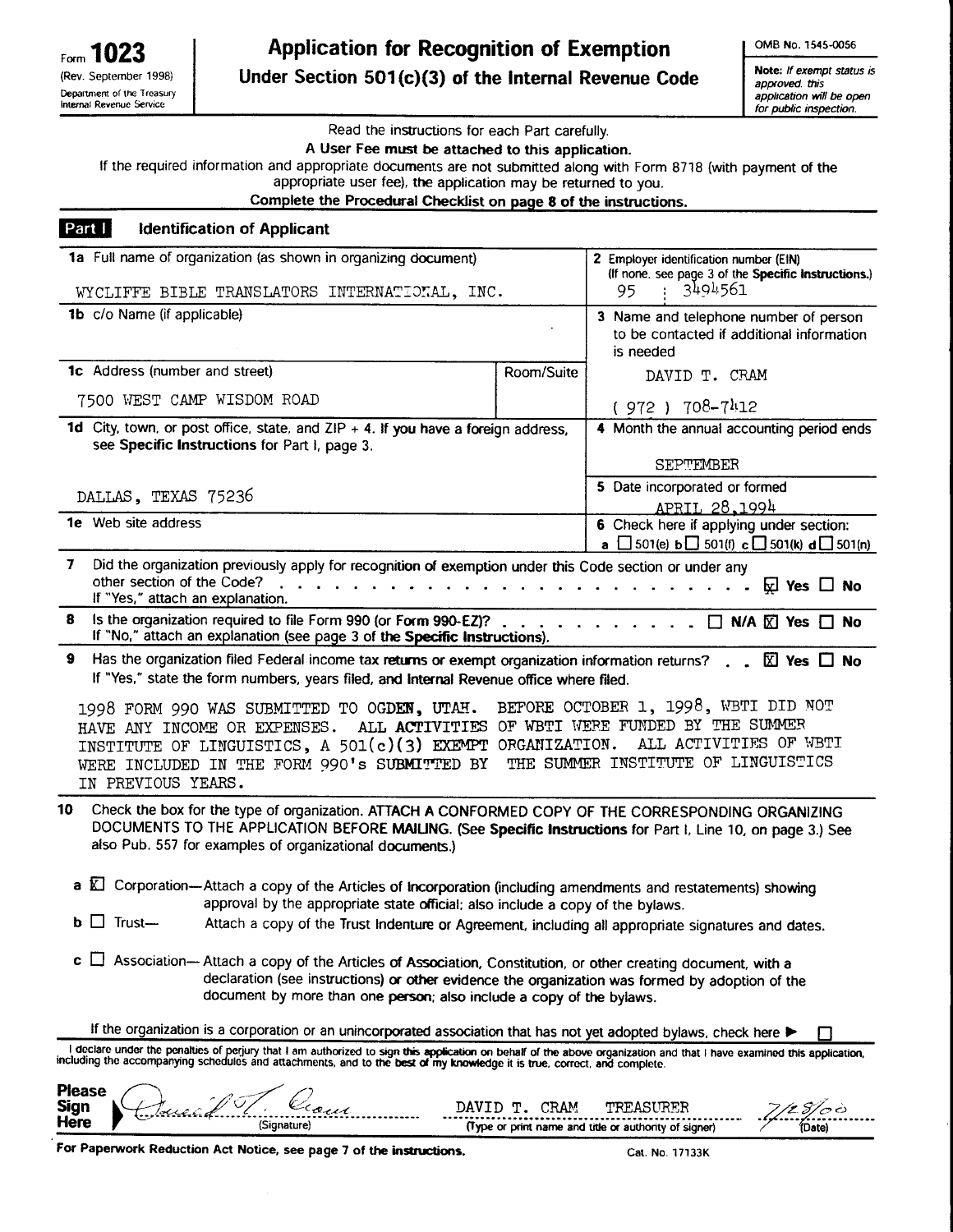# Part II Activities and Operational Information

1 Provide a detailed narrative description of all the activities of the organization-past, present, and planned. Do not merely refer to or repeat the language in the organizational document. List each activity separately in the order of importance based on the relative time and other resources devoted to the activity. Indicate the percentage of time for each activity. Each description should include, as a minimum, the following: (a) a detailed description of the activity including its purpose and how each acitivity furthers your exempt purpose; (b) when the activity was or will be initiated; and (c) where and by whom the activity will be conducted.

SEE ATTACHMENT

2 What are or will be the organization's sources of financial support? List in order of size. FINANCIAL SUPPORT COMES ENTIRELY FROM ASSOCIATE MEMBER ORGANIZATIONS, AND CONSISTS OF:

- 1. CONTRTBUTIONS
- 2, SERVICE INCOME
- 3. INVESTMENT INCOME

3 Describe the organization's fundraising program, both actual and planned. and explain to what extent it has been put inlo effect. Include details of fundraising activities such as selective mailings, formation of fundraising committees, use of volunteers or professional fundraisers, etc, Attach representative copies of solicitations for financial support.

WBTI DOES NOT SOLICIT FUNDS FROM THE GENERAL PUBLIC. DONATIONS ARE PROVIDED BY MEMBER ORGANIZATIONS.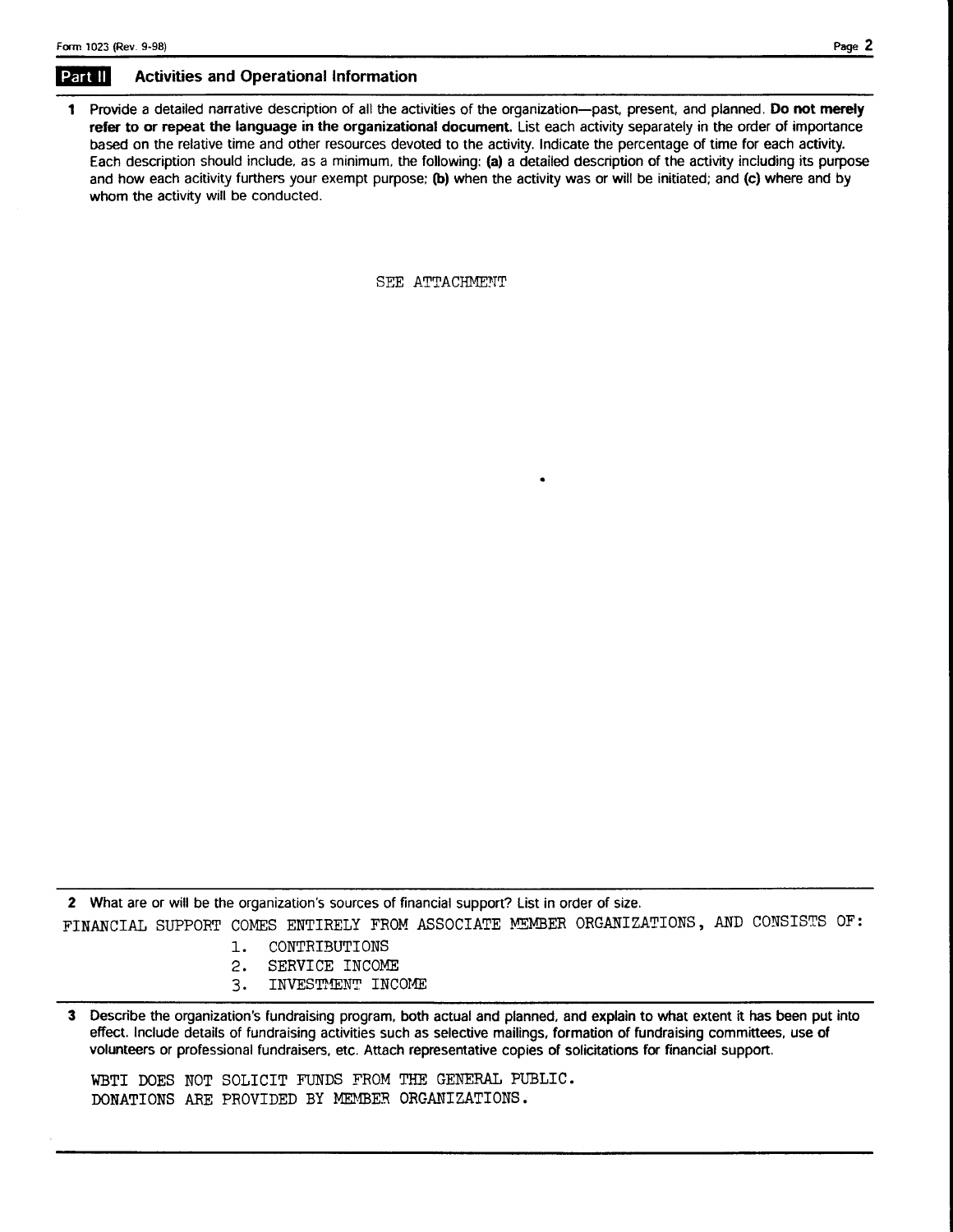|   | Part II<br>Activities and Operational Information (Continued)                                                                                                                                                                                                                                                                                                                    |                              |
|---|----------------------------------------------------------------------------------------------------------------------------------------------------------------------------------------------------------------------------------------------------------------------------------------------------------------------------------------------------------------------------------|------------------------------|
|   | Give the following information about the organization's governing body:                                                                                                                                                                                                                                                                                                          |                              |
|   | a Names, addresses, and titles of officers, directors, trustees, etc.                                                                                                                                                                                                                                                                                                            | <b>b</b> Annual compensation |
|   | SEE ATTACHED                                                                                                                                                                                                                                                                                                                                                                     | <b>SEE ATTACHED</b>          |
|   |                                                                                                                                                                                                                                                                                                                                                                                  |                              |
|   | c Do any of the above persons serve as members of the governing body by reason of being public officials                                                                                                                                                                                                                                                                         |                              |
|   | or being appointed by public officials?<br>.<br>If "Yes," name those persons and explain the basis of their selection or appointment.                                                                                                                                                                                                                                            | $\Box$ Yes $\boxtimes$ No    |
|   | d Are any members of the organization's governing body "disqualified persons" with respect to the<br>organization (other than by reason of being a member of the governing body) or do any of the members<br>have either a business or family relationship with "disqualified persons"? (See Specific Instructions for<br>If "Yes," explain.                                     | $\Box$ Yes $\boxtimes$ No    |
|   |                                                                                                                                                                                                                                                                                                                                                                                  |                              |
| 5 | Does the organization control or is it controlled by any other organization?.<br>Is the organization the outgrowth of (or successor to) another organization, or does it have a special<br>relationship with another organization by reason of interlocking directorates or other factors? $\mathbb E$ Yes $\Box$ No<br>If either of these questions is answered "Yes," explain. | $\Box$ Yes $\boxtimes$ No    |
|   |                                                                                                                                                                                                                                                                                                                                                                                  |                              |

- 6 Does or will the organization directly or indirectly engage in any of the following transactions with any political organization or other exempt organization (other than a 501(c)(3) organization): (a) grants; (b) purchases or sales of assets: (c) rental of facilities or equipment; (d) loans or loan guarantees; (e) reimbursement arrangements; (f) performance of services, membership, or fundraising solicitations; or (g) sharing of facilities, equipment, mailing lists or other assets, or paid employees?  $\ldots \ldots \square$  Yes  $\boxtimes$  No If "Yes," explain fully and identify the other organizations involved.
- 7 is the organization financially accountable to any other organization? . . . . . . . . . . . . .  $\Box$  Yes  $\boxtimes$  No If "Yes," explain and identify the other organization. Include details concerning accountability or attach copies of reports if any have been submitted.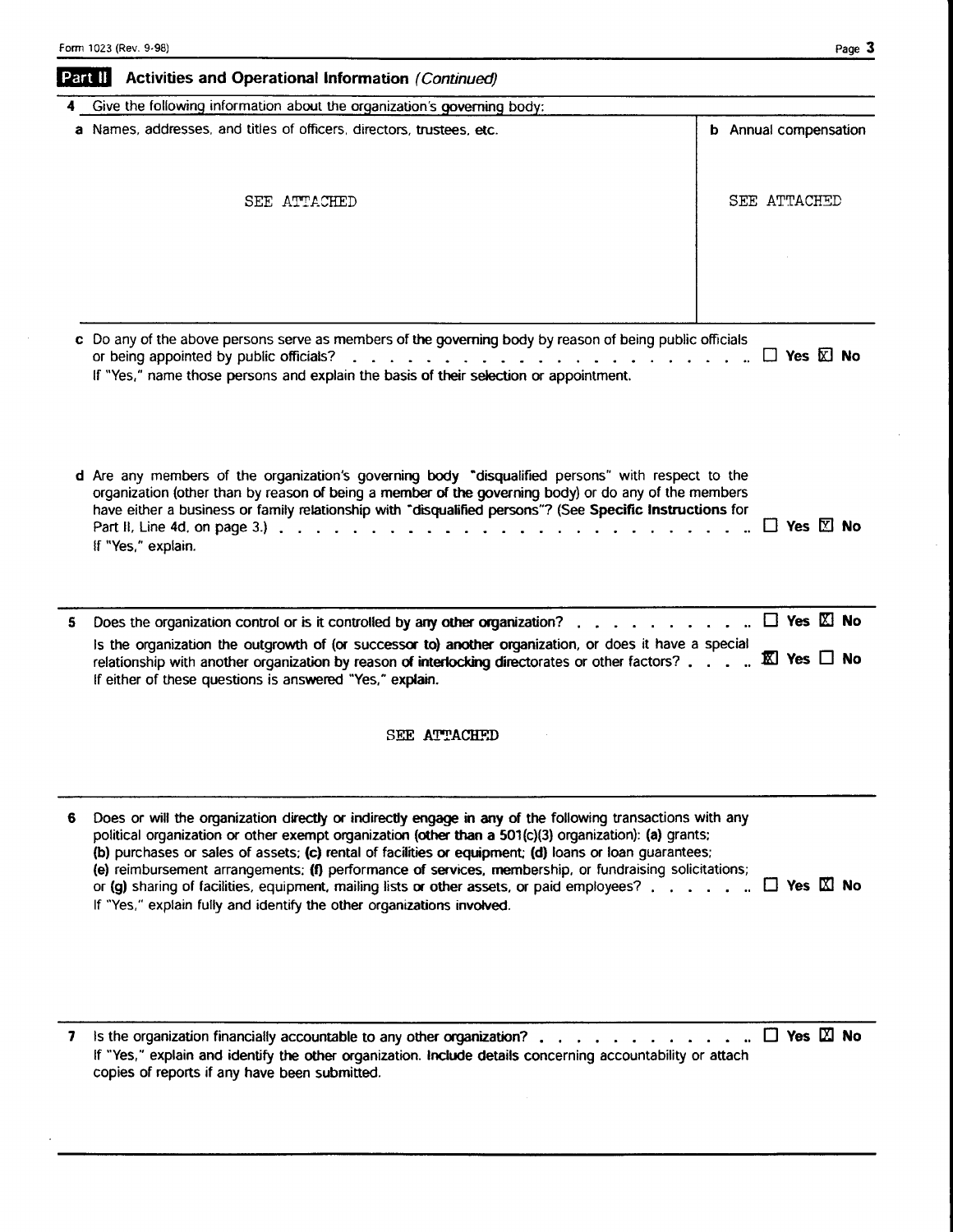| Part II | Activities and Operational Information (Continued) |  |  |  |
|---------|----------------------------------------------------|--|--|--|
|---------|----------------------------------------------------|--|--|--|

8 What assets does the organization have that are used in the performance of its exempt function? (Do not include property producing investment income.) lf any assets are not fully operational, explain their status, what additional steps remain to be completed, and when such final steps will be taken. lf none, indicate "N/A."

 $\overline{M}/A$ 

|    | N / A                                                                                                                                                                                                                                                                       |                                                        |  |
|----|-----------------------------------------------------------------------------------------------------------------------------------------------------------------------------------------------------------------------------------------------------------------------------|--------------------------------------------------------|--|
| 9  | Will the organization be the beneficiary of tax-exempt bond financing within the next 2 years?. $\Box$ Yes $\boxtimes$ No                                                                                                                                                   |                                                        |  |
|    | 10a Will any of the organization's facilities or operations be managed by another organization or individual<br>If either of these questions is answered "Yes," attach a copy of the contracts and explain the relationship<br>between the applicant and the other parties. | $\Box$ Yes $\boxtimes$ No<br>$\Box$ Yes $\boxtimes$ No |  |
| 11 | Is the organization a membership organization?<br>If "Yes," complete the following:<br>a Describe the organization's membership requirements and attach a schedule of membership fees and<br>dues.<br>SEE ATTACHMENT                                                        |                                                        |  |
|    | <b>b</b> Describe the organization's present and proposed efforts to attract members and attach a copy of any<br>descriptive literature or promotional material used for this purpose.                                                                                      |                                                        |  |
|    | SEE ATTACHMENT                                                                                                                                                                                                                                                              |                                                        |  |
|    | c What benefits do (or will) the members receive in exchange for their payment of dues?<br>USE OF WYCLIFFE NAME, ABILITY TO BE INVOLVED IN BIBLE TRANSLATION.                                                                                                               |                                                        |  |
|    | 12a If the organization provides benefits, services, or products, are the recipients required, or will<br>$\Box$ N/A $\Box$ Yes $\Box$ No<br>If "Yes," explain how the charges are determined and attach a copy of the current fee schedule.                                |                                                        |  |
|    | b Does or will the organization limit its benefits, services, or products to specific individuals or<br>$\nabla$ N/A $\Box$ Yes $\Box$ No<br>If "Yes," explain how the recipients or beneficiaries are or will be selected.                                                 |                                                        |  |
| 13 | Does or will the organization attempt to influence legislation?.<br>If "Yes," explain. Also, give an estimate of the percentage of the organization's time and funds that it<br>devotes or plans to devote to this activity.                                                | $\square$ Yes $\square$ No                             |  |
| 14 | Does or will the organization intervene in any way in political campaigns, including the publication or<br>distribution of statements?<br>$\mathbf{r}$ , $\mathbf{r}$ , $\mathbf{r}$<br>If "Yes," explain fully.                                                            | Yes M No                                               |  |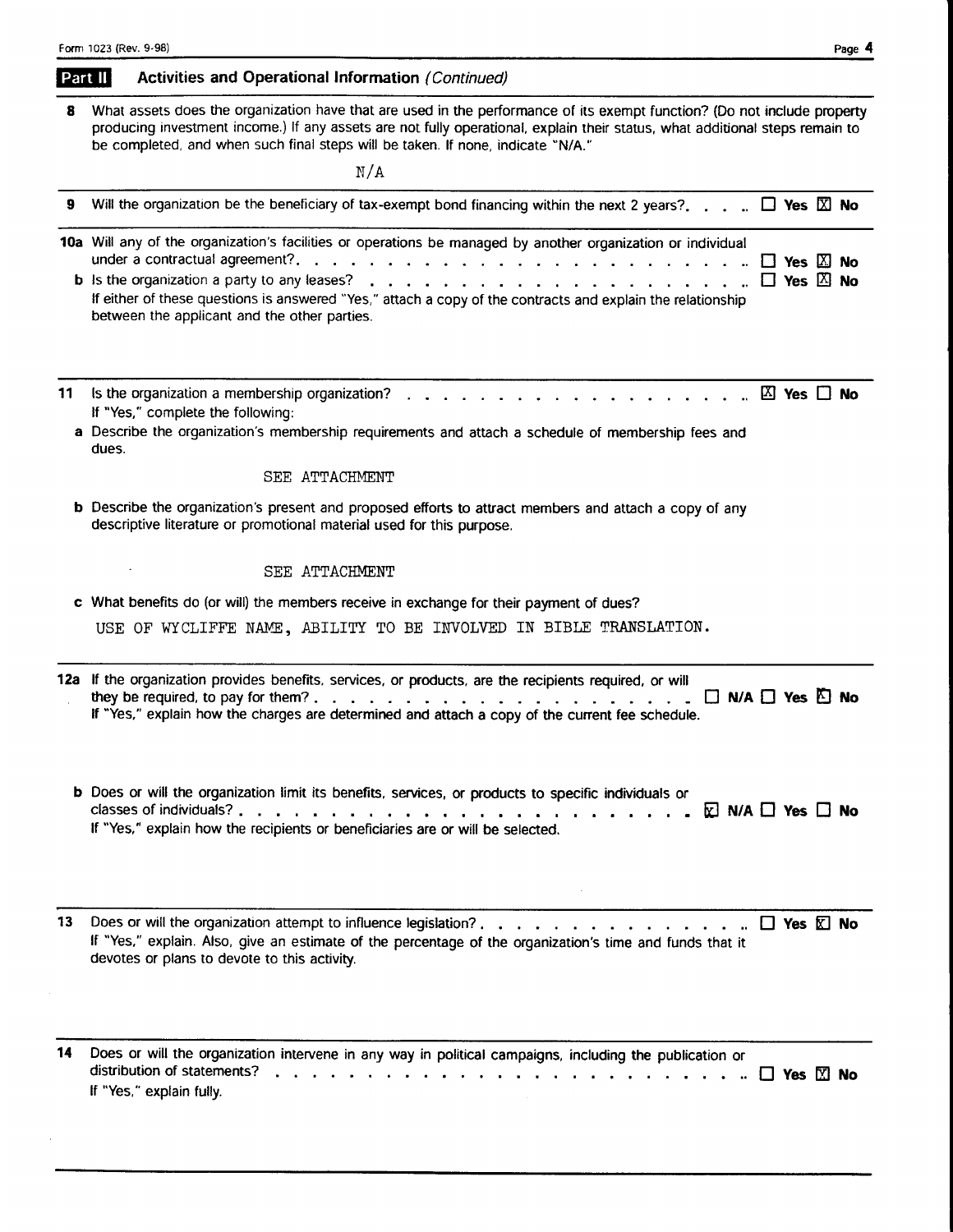|  |  |  | Form 1023 (Rev. 9-98) |
|--|--|--|-----------------------|
|--|--|--|-----------------------|

| Part III | <b>Technical Requirements</b> |  |
|----------|-------------------------------|--|
|          |                               |  |

| 1 Are you filing Form 1023 within 15 months from the end of the month in which your organization was |  |
|------------------------------------------------------------------------------------------------------|--|
|                                                                                                      |  |
| If you answer "Yes," do not answer questions on lines 2 through 6 below.                             |  |
|                                                                                                      |  |

|                |  | 2 If one of the exceptions to the 15-month filing requirement shown below applies, check the appropriate box and proceed |  |  |  |
|----------------|--|--------------------------------------------------------------------------------------------------------------------------|--|--|--|
| to question 7. |  |                                                                                                                          |  |  |  |
|                |  |                                                                                                                          |  |  |  |

Exceptions—You are not required to file an exemption application within 15 months if the organization:

- a Is a church, interchurch organization of local units of a church, a convention or association of churches, or an integrated auxiliary of a church. See Specific Instructions, Line 2a, on page 4;
- b Is not a private foundation and normally has gross receipts of not more than \$5,000 in each tax year; or

| $\Box$ c is a subordinate organization covered by a group exemption letter, but only if the parent or supervisory organization<br>timely submitted a notice covering the subordinate. |
|---------------------------------------------------------------------------------------------------------------------------------------------------------------------------------------|
|---------------------------------------------------------------------------------------------------------------------------------------------------------------------------------------|

| 3  | If the organization does not meet any of the exceptions on line 2 above, are you filing Form 1023 within<br>27 months from the end of the month in which the organization was created or formed?. $\Box$ Yes $\boxtimes$ No                                                                                                       |                |
|----|-----------------------------------------------------------------------------------------------------------------------------------------------------------------------------------------------------------------------------------------------------------------------------------------------------------------------------------|----------------|
|    | If "Yes," your organization qualifies under Requlation section 301.9100-2, for an automatic 12-month<br>extension of the 15-month filing requirement. Do not answer questions 4 through 6.                                                                                                                                        |                |
|    | If "No," answer question 4.                                                                                                                                                                                                                                                                                                       |                |
|    | 4 If you answer "No" to question 3, does the organization wish to request an extension of time to apply<br>under the "reasonable action and good faith" and the "no prejudice to the interest of the government"                                                                                                                  |                |
|    | If "Yes," give the reasons for not filing this application within the 27-month period described in question 3.<br>See Specific Instructions, Part III, Line 4, before completing this item. Do not answer questions 5 and 6.                                                                                                      | SEE ATTACHMENT |
|    | If "No," answer questions 5 and 6.                                                                                                                                                                                                                                                                                                |                |
| 5. | If you answer "No" to question 4, your organization's qualification as a section 501(c)(3) organization can<br>be recognized only from the date this application is filed. Therefore, do you want us to consider the<br>application as a request for recognition of exemption as a section $501(c)(3)$ organization from the date |                |

6 If you answer "Yes" to question 5 above and wish to request recognition of section 501(c)(4) status for the period beginning with the date the organization was formed and ending with the date the Form 1023 application was received (the effective date of the organization's section 501(c)(3) status), check here  $\blacktriangleright \Box$  and attach a completed page 1 of Form 1024 to this application.

the application is received and not retroactively to the date the organization was created or formed?  $\Box$  Yes  $\Box$  No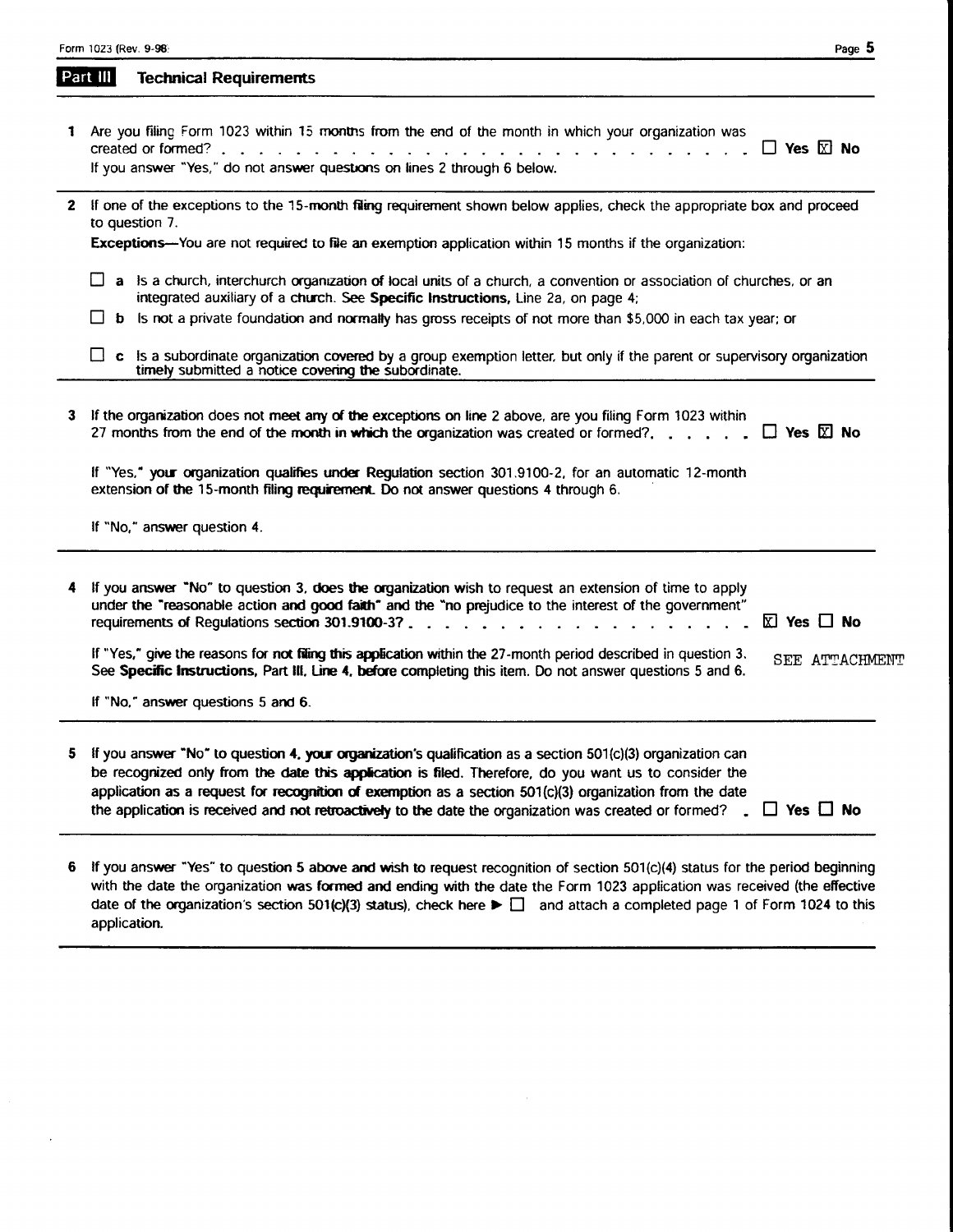| Form 1023 (Rev.<br>$9 - 98$ | Pan. |  |
|-----------------------------|------|--|
| -----                       |      |  |

Orilan form sent in

Special Company of the

أوال المتعي

Part III Technical Requirements (Continued)

7 Is the organization a private foundation?

- $\Box$  Yes (Answer question 8.)
- $X$  No (Answer question 9 and proceed as instructed.)
- 8 If you answer "Yes" to question 7, does the organization claim to be a private operating foundation?  $\Box$  Yes (Complete Schedule E.)

 $\Box$  No

After answering question 8 on this line, go to line 14 on page 7.

9 If you answer "No" to question 7, indicate the public charity classification the organization is requesting by checking the box below that most appropriately applies:

THE ORGANIZATION IS NOT A PRIVATE FOUNDATION BECAUSE IT QUALIFIES:

| a         | П      | As a church or a convention or association of churches                | Sections 509(a)(1)    |
|-----------|--------|-----------------------------------------------------------------------|-----------------------|
|           |        | (CHURCHES MUST COMPLETE SCHEDULE A.)                                  | and 170(b)(1)(A)(i)   |
|           |        |                                                                       | Sections 509(a)(1)    |
| b         |        | As a school (MUST COMPLETE SCHEDULE B.)                               | and 170(b)(1)(A)(ii)  |
| C         | П      | As a hospital or a cooperative hospital service organization, or a    |                       |
|           |        | medical research organization operated in conjunction with a          | Sections 509(a)(1)    |
|           |        | hospital (These organizations, except for hospital service            | and 170(b)(1)(A)(iii) |
|           |        | organizations, MUST COMPLETE SCHEDULE C.)                             |                       |
|           |        |                                                                       | Sections 509(a)(1)    |
| d         |        | As a governmental unit described in section 170(c)(1).                | and 170(b)(1)(A)(v)   |
| $\bullet$ | 囚      | As being operated solely for the benefit of, or in connection with,   |                       |
|           |        | one or more of the organizations described in a through d, g, h, or i |                       |
|           |        | (MUST COMPLETE SCHEDULE D.)                                           | Section 509(a)(3)     |
|           | П      | As being organized and operated exclusively for testing for public    |                       |
|           |        | safety.                                                               | Section 509(a)(4)     |
| 9.        | $\Box$ | As being operated for the benefit of a college or university that is  | Sections 509(a)(1)    |
|           |        | owned or operated by a governmental unit.                             | and 170(b)(1)(A)(iv)  |
| h.        | П      | As receiving a substantial part of its support in the form of         |                       |
|           |        | contributions from publicly supported organizations, from a           | Sections 509(a)(1)    |
|           |        | governmental unit, or from the general public.                        | and 170(b)(1)(A)(vi)  |
|           | $\Box$ | As normally receiving not more than one-third of its support from     |                       |
|           |        | gross investment income and more than one-third of its support from   |                       |
|           |        | contributions, membership fees, and gross receipts from activities    |                       |
|           |        | related to its exempt functions (subject to certain exceptions).      | Section 509(a)(2)     |
|           |        |                                                                       |                       |
|           | П      | The organization is a publicly supported organization but is not sure | Sections 509(a)(1)    |
|           |        | whether it meets the public support test of h or i. The organization  | and 170(b)(1)(A)(vi)  |
|           |        | would like the IRS to decide the proper classification.               | or Section 509(a)(2)  |

If you checked one of the boxes a through f in question 9, go to question

14. If you checked box g in question 9, go to questions 11 and 12.

If you checked box h, i, or j, in question 9, go to question 10.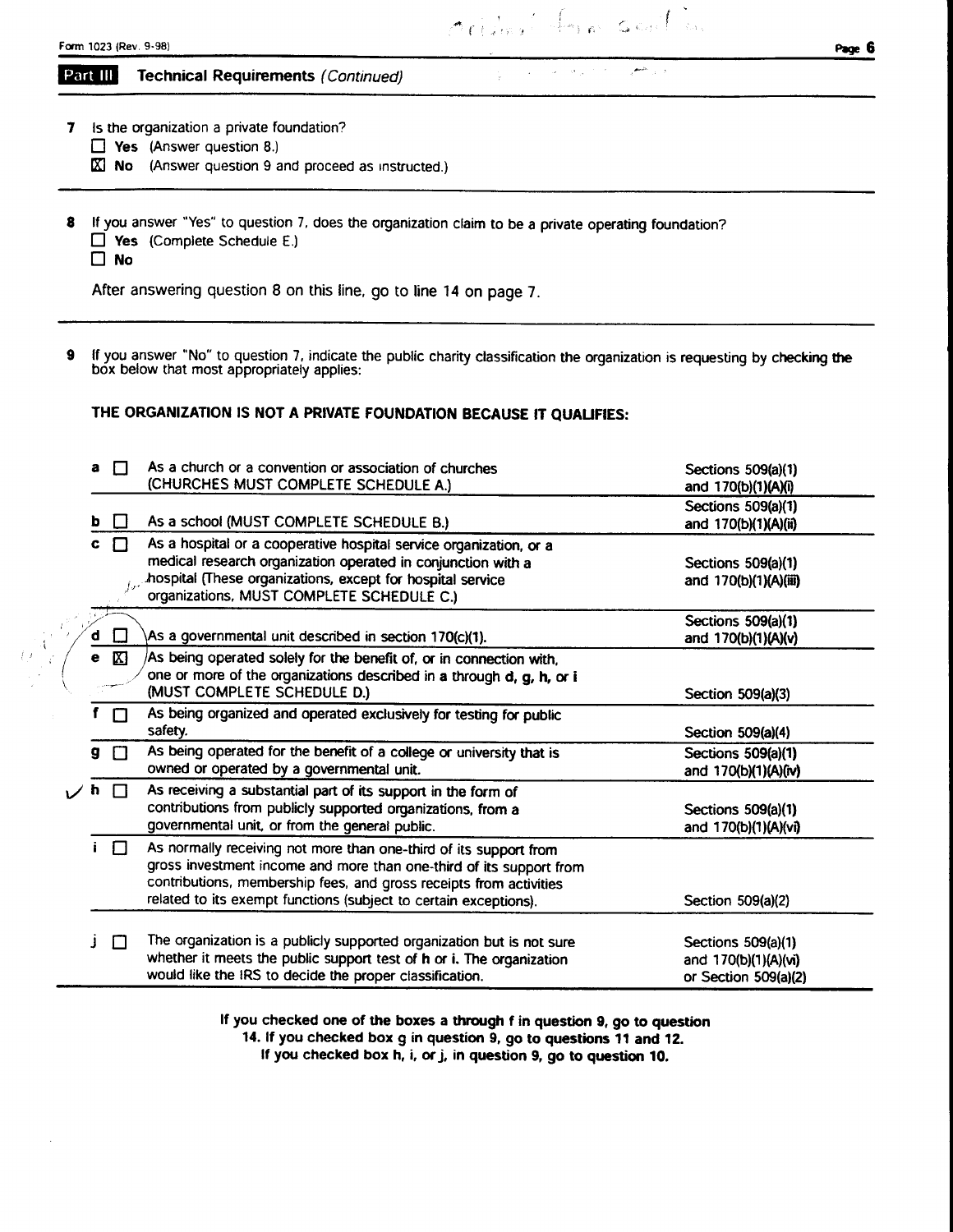|          | Form 1023 (Rev. 9-98)                                                                                                                                                                                                                                                                                                                                                                                                                                                                                                                                                                                                                                                                                                                                                    |     |           | rayc ,                             |  |  |
|----------|--------------------------------------------------------------------------------------------------------------------------------------------------------------------------------------------------------------------------------------------------------------------------------------------------------------------------------------------------------------------------------------------------------------------------------------------------------------------------------------------------------------------------------------------------------------------------------------------------------------------------------------------------------------------------------------------------------------------------------------------------------------------------|-----|-----------|------------------------------------|--|--|
|          | Part III<br>Technical Requirements (Continued)                                                                                                                                                                                                                                                                                                                                                                                                                                                                                                                                                                                                                                                                                                                           |     |           |                                    |  |  |
| 10<br>11 | If you checked box h, i, or j in question 9, has the organization completed a tax year of at least 8 months?<br>$\Box$ Yes-indicate whether you are requesting:<br>$\Box$ A definitive ruling. (Answer questions 11 through 14.)<br>An advance ruling. (Answer questions 11 and 14 and attach two Forms 872-C completed and signed.)<br>□ No-You must request an advance ruling by completing and signing two Forms 872-C and attaching them to the<br>Form 1023.<br>If the organization received any unusual grants during any of the tax years shown in Part IV-A, Statement of Revenue and<br>Expenses, attach a list for each year showing the name of the contributor; the date and the amount of the grant; and a brief<br>description of the nature of the grant. |     |           |                                    |  |  |
|          |                                                                                                                                                                                                                                                                                                                                                                                                                                                                                                                                                                                                                                                                                                                                                                          |     |           |                                    |  |  |
| 12       | If you are requesting a definitive ruling under section 170(b)(1)(A)(iv) or (vi), check here $\blacktriangleright \Box$ and:<br>a Enter 2% of line 8, column (e), Total, of Part IV-A.<br>b Attach a list showing the name and amount contributed by each person (other than a governmental unit or "publicly<br>supported" organization) whose total gifts, grants, contributions, etc., were more than the amount entered on line 12a<br>above.                                                                                                                                                                                                                                                                                                                        |     |           |                                    |  |  |
| 13 -     | If you are requesting a definitive ruling under section 509(a)(2), check here $\blacktriangleright \Box$ and:<br>a For each of the years included on lines 1, 2, and 9 of Part IV-A, attach a list showing the name of and amount received<br>from each "disqualified person." (For a definition of "disqualified person," see Specific Instructions, Part II, Line 4d, on<br>page 3.)<br>b For each of the years included on line 9 of Part IV-A, attach a list showing the name of and amount received from each<br>payer (other than a "disqualified person") whose payments to the organization were more than \$5,000. For this purpose,                                                                                                                            |     |           |                                    |  |  |
| 14       | payer" includes, but is not limited to, any organization described in sections 170(b)(1)(A)(i) through (vi) and any<br>governmental agency or bureau.<br>Indicate if your organization is one of the following. If so, complete the required schedule. (Submit<br>only those schedules that apply to your organization. Do not submit blank schedules.)                                                                                                                                                                                                                                                                                                                                                                                                                  | Yes | <b>No</b> | If "Yes,"<br>complete<br>Schedule: |  |  |
|          | Is the organization a church?.                                                                                                                                                                                                                                                                                                                                                                                                                                                                                                                                                                                                                                                                                                                                           |     | X         | Α                                  |  |  |
|          | Is the organization, or any part of it, a school?                                                                                                                                                                                                                                                                                                                                                                                                                                                                                                                                                                                                                                                                                                                        |     | Χ         | Þ                                  |  |  |
|          | Is the organization, or any part of it, a hospital or medical research organization?.                                                                                                                                                                                                                                                                                                                                                                                                                                                                                                                                                                                                                                                                                    |     | X         | C                                  |  |  |
|          | Is the organization a section 509(a)(3) supporting organization? $\ldots$ .                                                                                                                                                                                                                                                                                                                                                                                                                                                                                                                                                                                                                                                                                              | X   |           | D                                  |  |  |
|          | Is the organization a private operating foundation?. $\ldots$                                                                                                                                                                                                                                                                                                                                                                                                                                                                                                                                                                                                                                                                                                            |     | Х         | Ε                                  |  |  |
|          | Is the organization, or any part of it, a home for the aged or handicapped?                                                                                                                                                                                                                                                                                                                                                                                                                                                                                                                                                                                                                                                                                              |     | X.        | F                                  |  |  |
|          | Is the organization, or any part of it, a child care organization?.                                                                                                                                                                                                                                                                                                                                                                                                                                                                                                                                                                                                                                                                                                      |     | Χ         | G                                  |  |  |
|          | Does the organization provide or administer any scholarship benefits, student aid, etc.?                                                                                                                                                                                                                                                                                                                                                                                                                                                                                                                                                                                                                                                                                 |     | X         | н                                  |  |  |
|          | Has the organization taken over, or will it take over, the facilities of a "for profit" institution?.                                                                                                                                                                                                                                                                                                                                                                                                                                                                                                                                                                                                                                                                    |     | Χ         |                                    |  |  |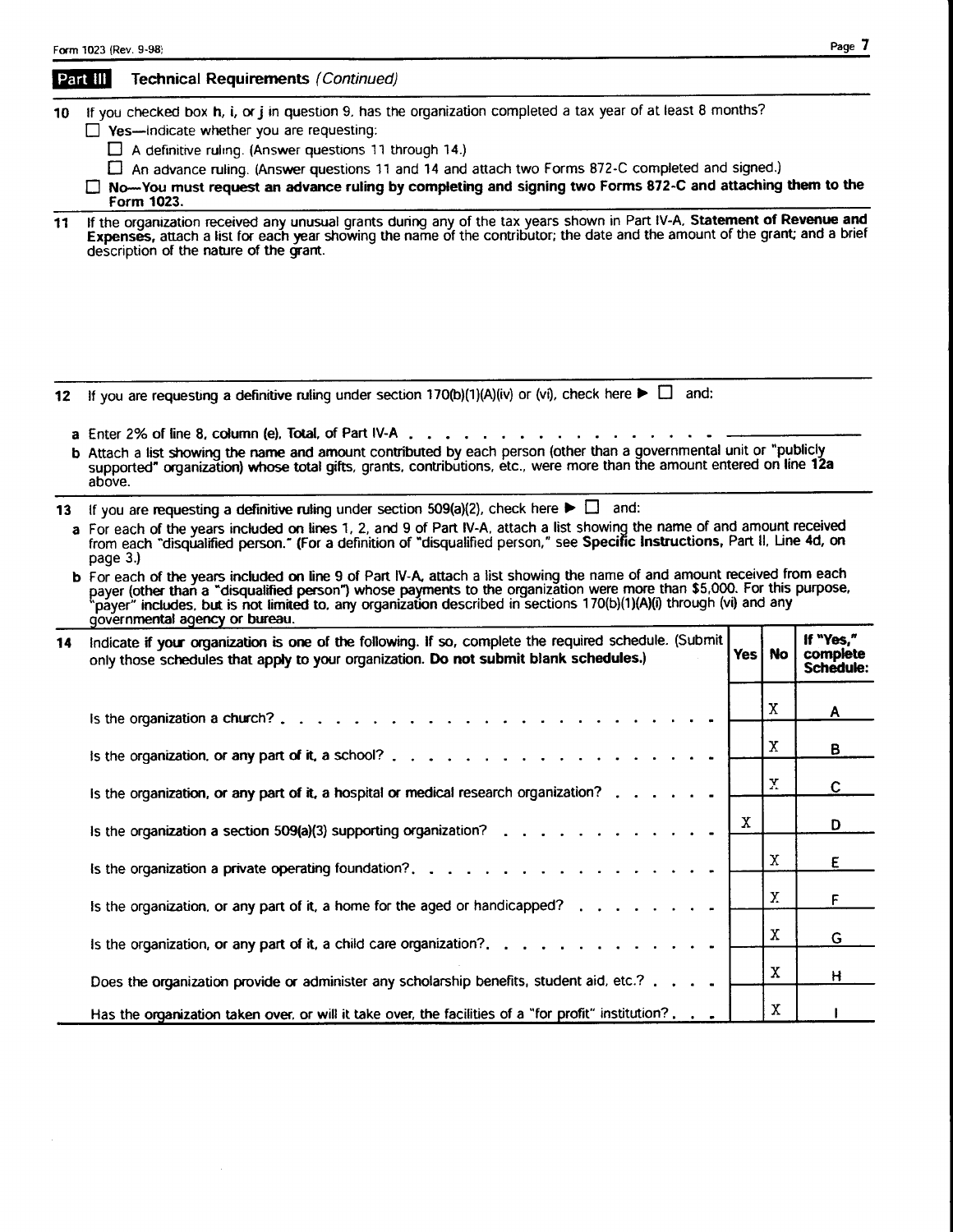$\ddot{\phantom{1}}$ 

#### Part IV **Financial Data**

Complete the financial statements for the current year and for each of the 3 years immediately before it. If in existence less than 4 years, complete the statements for each year in existence. If in existence less than 1 y

|          |    |                                                                                                                                                                                                                                               | A. Statement of Revenue and Expenses |                                                  |            |             |             |
|----------|----|-----------------------------------------------------------------------------------------------------------------------------------------------------------------------------------------------------------------------------------------------|--------------------------------------|--------------------------------------------------|------------|-------------|-------------|
|          |    |                                                                                                                                                                                                                                               | Current<br>tax year                  | 3 prior tax years or proposed budget for 2 years |            |             |             |
|          |    | 1 Gifts, grants, and contributions<br>received (not including unusual<br>grants-see page 6 of the                                                                                                                                             | (a) $From 10/1/99$<br>6/30/00<br>∤to | (b) $.1998$ .                                    | (c) $1997$ | (d) $.1996$ | (e) TOTAL   |
|          |    | instructions).                                                                                                                                                                                                                                | \$512.872                            | $\sqrt{$733,395}$                                | $-0-$      | $-0-$       | \$1,216,267 |
|          |    | 2 Membership fees received                                                                                                                                                                                                                    | $-0-$                                | $-0-$                                            | $-0-$      | $-0-$       | $-0-$       |
|          | 3  | Gross investment income (see<br>instructions for definition)                                                                                                                                                                                  | $-0-$                                | 1,137                                            | $-0-$      | $-0-$       | 1,137       |
|          |    | 4 Net income from organization's<br>unrelated business activities not<br>included on line 3, .                                                                                                                                                | $-0-$                                | $-0-$                                            | $-0-$      | $-0-$       | $-0-$       |
|          |    | 5 Tax revenues levied for and<br>either paid to or spent on behalf<br>of the organization                                                                                                                                                     | $-0-$                                | $-0-$                                            | $-0-$      | $-0-$       | $-0-$       |
| Revenue  |    | 6 Value of services or facilities<br>furnished by a governmental unit<br>to the organization without charge<br>(not including the value of services<br>or facilities generally furnished the<br>public without charge).                       | $-0-$                                | $-0-$                                            | $-0-$      | $-0-$       | $-0-$       |
|          |    |                                                                                                                                                                                                                                               | COST-SHARINGCOST-SHARING             |                                                  |            |             |             |
|          |    | 7 Other income (not including gain                                                                                                                                                                                                            | ALLOCATION                           | ALLOCATION                                       |            |             |             |
|          |    | or loss from sale of capital                                                                                                                                                                                                                  |                                      |                                                  |            |             |             |
|          |    | assets) (attach schedule)                                                                                                                                                                                                                     | 35,413                               | 29,321                                           | $-0-$      | $-0-$       | 64,734      |
|          |    | 8 Total (add lines 1 through 7)                                                                                                                                                                                                               | 548,285                              | 763,853                                          | $-0-$      | $-0-$       | 1,312,138   |
|          | 9  | Gross receipts from admissions,<br>sales of merchandise or services.<br>or furnishing of facilities in any<br>activity that is not an unrelated<br>business within the meaning of<br>section 513. Include related cost<br>of sales on line 22 | $-0-$                                | $-0-$                                            | $-0-$      | $-0-$       | $-0-$       |
|          |    | 10 Total (add lines 8 and 9)                                                                                                                                                                                                                  | 548,285                              | 763,853                                          | $-0-$      | $-0-$       | 1,312,138   |
|          |    | 11 Gain or loss from sale of capital                                                                                                                                                                                                          |                                      |                                                  |            |             |             |
|          |    | assets (attach schedule).<br>$\sim$                                                                                                                                                                                                           | $-0-$                                | $-0-$                                            | $-0-$      | $-0-$       | $-0-$       |
|          |    | 12 Unusual grants.                                                                                                                                                                                                                            | $-0-$                                | $-0-$                                            | $-0-$      | $-0-$       | $-0-$       |
|          | 13 | Total revenue (add lines 10                                                                                                                                                                                                                   |                                      |                                                  |            |             |             |
|          |    | through 12)                                                                                                                                                                                                                                   | \$548,285                            | \$763,853                                        | $-0-$      | $-0-$       | \$1,312,138 |
|          |    | 14 Fundraising expenses                                                                                                                                                                                                                       | $-0-$                                | $-0-$                                            | $-0-$      | $-0-$       |             |
|          |    | 15 Contributions, gifts, grants, and<br>similar amounts paid (attach<br>schedule)                                                                                                                                                             | \$65,132                             | \$61,709                                         | $-0-$      | $-0-$       |             |
|          |    | 16 Disbursements to or for benefit<br>of members (attach schedule).                                                                                                                                                                           | 316,078                              | 361,532                                          | $-0-$      | $-0-$       |             |
| Expenses |    | 17 Compensation<br>of<br>officers,<br>directors, and trustees (attach                                                                                                                                                                         | $-0-$                                | $-0-$                                            | $-0-$      | $-0-$       |             |
|          |    | schedule)                                                                                                                                                                                                                                     | 8,841                                | 9,113                                            | $-0-$      | $-0-$       |             |
|          | 18 | Other salaries and wages                                                                                                                                                                                                                      |                                      |                                                  |            |             |             |
|          | 19 | Interest                                                                                                                                                                                                                                      | $-0-$                                | $-0-$                                            | $-0-$      | $-0-$       |             |
|          | 20 | Occupancy (rent, utilities, etc.).                                                                                                                                                                                                            | 16,888                               | 21,483                                           | $-0-$      | $-0-$       |             |
|          | 21 | Depreciation and depletion                                                                                                                                                                                                                    | $-0-$                                | $-0-$                                            | $-0-$      | $-0-$       |             |
|          | 22 | Other (attach schedule)                                                                                                                                                                                                                       | 139,108                              | 216,994                                          | $-0-$      | $-0-$       |             |
|          |    | 23 Total expenses (add lines 14<br>through 22). $\cdots$ $\cdots$                                                                                                                                                                             | \$546,047                            | \$670,831                                        | $-0-$      | $-0-$       |             |
|          |    | 24 Excess<br>of<br>revenue<br>over<br>expenses (line 13 minus line 23)                                                                                                                                                                        | 2,238<br>\$                          | \$93,022                                         |            |             |             |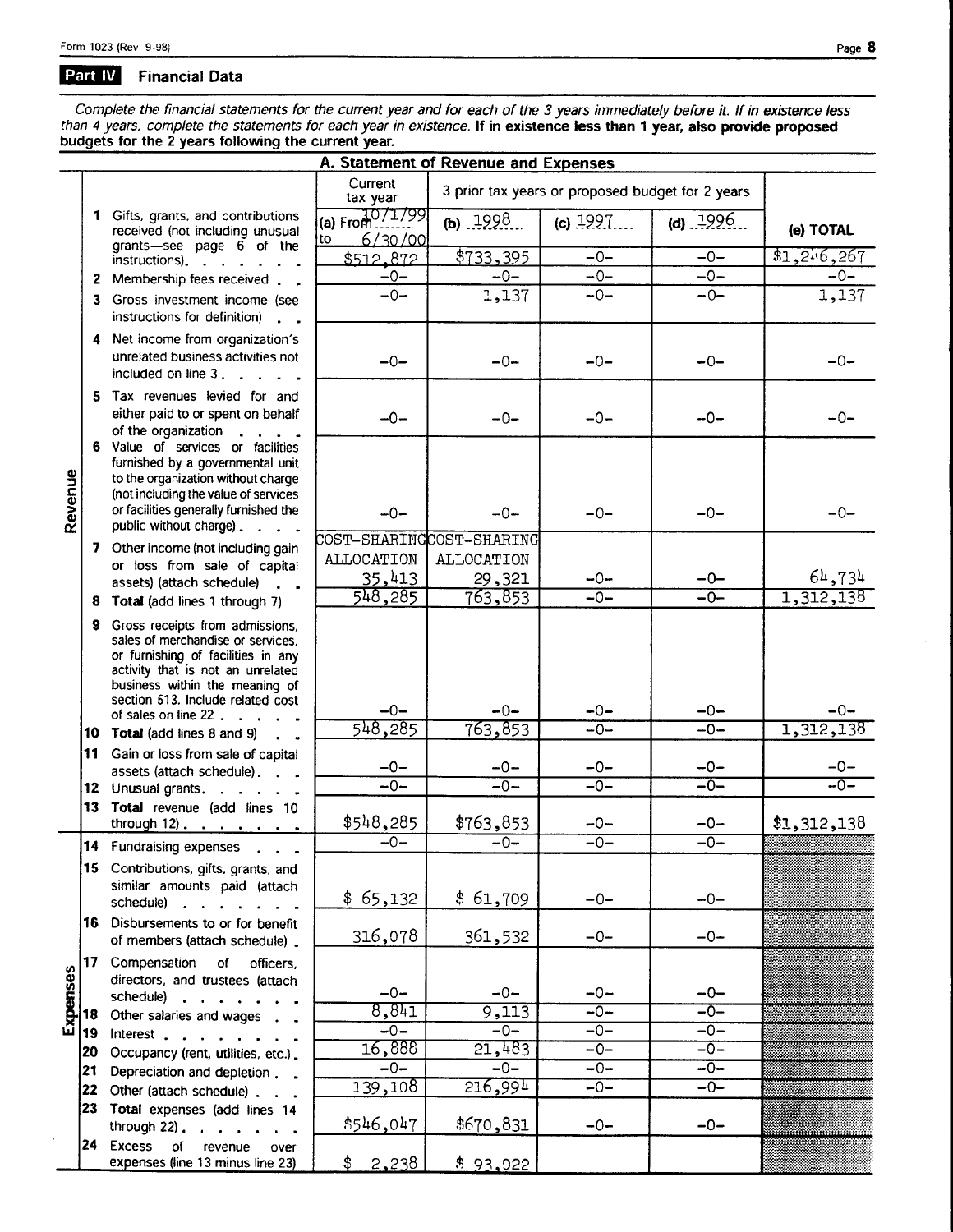18

|              | B. Balance Sheet (at the end of the period shown)     | Current tax year<br>$10/1/99 - 6/30/00$ |                         |
|--------------|-------------------------------------------------------|-----------------------------------------|-------------------------|
|              | <b>Assets</b>                                         |                                         |                         |
| 1            |                                                       | $\mathbf{1}$                            | \$12,782                |
| $\mathbf{2}$ |                                                       | $\mathbf{2}$                            | 318                     |
| 3            |                                                       | 3                                       | -0-                     |
|              |                                                       | 4                                       | $-0-$                   |
| 5            |                                                       | 5                                       | $-0-$                   |
| 6            |                                                       | 6                                       | $-0-$                   |
| 7            | Other investments (attach schedule) POOLED INVESTMENT | 7                                       | 311,388                 |
| 8            | Depreciable and depletable assets (attach schedule)   | 8                                       | $-0-$                   |
| 9            |                                                       | 9                                       | $-0-$                   |
| 10           |                                                       | 10                                      | $-0-$                   |
| 11           |                                                       | 11                                      | \$32 <sup>h</sup> , 488 |
|              | <b>Liabilities</b>                                    |                                         |                         |
| 12           |                                                       | 12                                      | \$230,194               |
| 13           |                                                       | 13                                      | $-0-$                   |
| 14           | Mortgages and notes payable (attach schedule)         | 14                                      | -0-                     |
| 15           |                                                       | 15                                      | $-0-$                   |
| 16           | Total liabilities (add lines 12 through 15)           | 16                                      | \$230,494               |
|              | <b>Fund Balances or Net Assets</b>                    |                                         |                         |
| 17           |                                                       | 17                                      | \$93,995                |

Total liabilities and fund balances or net assets (add line 16 and line 17). If there has been any substantial change in any aspect of the organization's financial activities since the end of the period shown above, check the box and attach a detailed explanation . . . . . . . . . . . . . . . . . .  $\Box$ 

 $*324,189$ 

18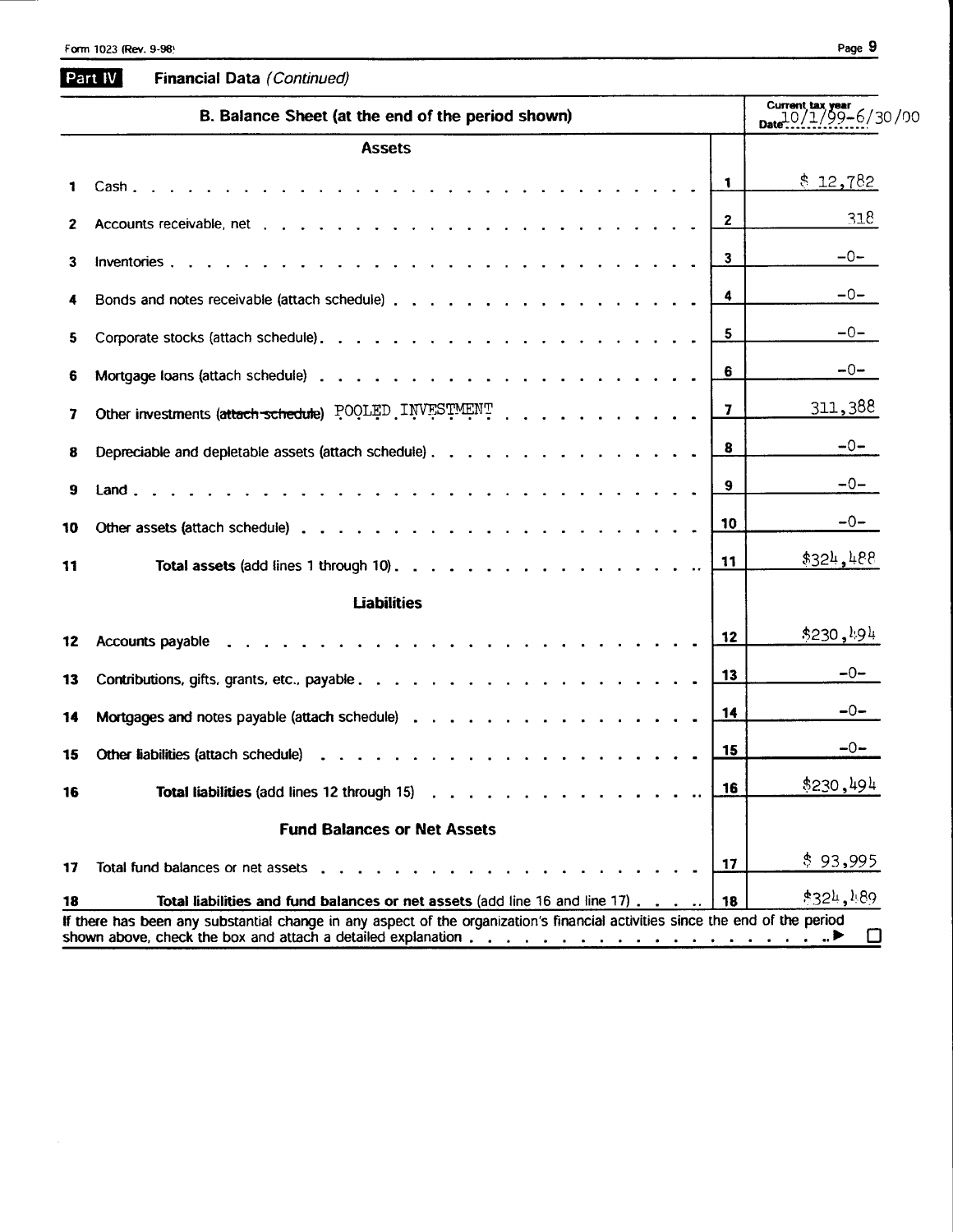# Schedule D. Section 509(a)(3) Supporting Organizations

| 1a Organizations supported by the applicant organization:<br>Name and address of supported organization | <b>b</b> Has the supported organization received a ruling or determination letter that it is not a private foundation by reason of section $509(a)(1)$ or $(2)?$ |                                |  |
|---------------------------------------------------------------------------------------------------------|------------------------------------------------------------------------------------------------------------------------------------------------------------------|--------------------------------|--|
| SEE ATTACHMENT                                                                                          | Yes                                                                                                                                                              | SEE<br>ATTACHMENT<br>$\Box$ No |  |
|                                                                                                         | Yes                                                                                                                                                              | ⊿ No                           |  |
|                                                                                                         | Yes                                                                                                                                                              | $\square$ No                   |  |
|                                                                                                         | Yes                                                                                                                                                              | ⊿ No                           |  |
|                                                                                                         | Yes                                                                                                                                                              | <b>No</b>                      |  |

c If "No" for any of the organizations listed in 1a, explain.

J.

#### SEE ATTACHMENT

|    | 2 Does the supported organization have tax-exempt status under section 501(c)(4), 501(c)(5), or 501(c)(6)?<br>If "Yes," attach: (a) a copy of its ruling or determination letter, and (b) an analysis of its revenue for the<br>current year and the preceding 3 years. (Provide the financial data using the formats in Part IV-A (lines<br>1-13) and Part III (lines 11, 12, and 13).) | $\Box$ Yes $\boxtimes$ No |    |
|----|------------------------------------------------------------------------------------------------------------------------------------------------------------------------------------------------------------------------------------------------------------------------------------------------------------------------------------------------------------------------------------------|---------------------------|----|
| 3  | Does your organization's governing document indicate that the majority of its governing board is elected<br>or appointed by the supported organizations?.<br>If "Yes," skip to line 9.<br>If "No," you must answer the questions on lines 4 through 9.                                                                                                                                   | $X$ Yes $\Box$ No         |    |
|    | Does your organization's governing document indicate the common supervision or control that it and the<br>supported organizations share?<br>$\mathbf{r}$ and $\mathbf{r}$ and $\mathbf{r}$<br>If "Yes," give the article and paragraph numbers. If "No," explain.                                                                                                                        | Yes I No                  |    |
|    | To what extent do the supported organizations have a significant voice in your organization's investment policies, in the making<br>and timing of grants, and in otherwise directing the use of your organization's income or assets?                                                                                                                                                    |                           |    |
| 6. | Does the mentioning of the supported organizations in your organization's governing instrument make it<br>a trust that the supported organizations can enforce under state law and compel to make an accounting?<br>If "Yes," explain.                                                                                                                                                   | $\sqcup$ Yes $\sqcup$     | No |
|    | 7a What percentage of your organization's income does it pay to each supported organization?                                                                                                                                                                                                                                                                                             |                           |    |
|    | b What is the total annual income of each supported organization?                                                                                                                                                                                                                                                                                                                        |                           |    |

c How much does your organization contribute annually to each supported organization?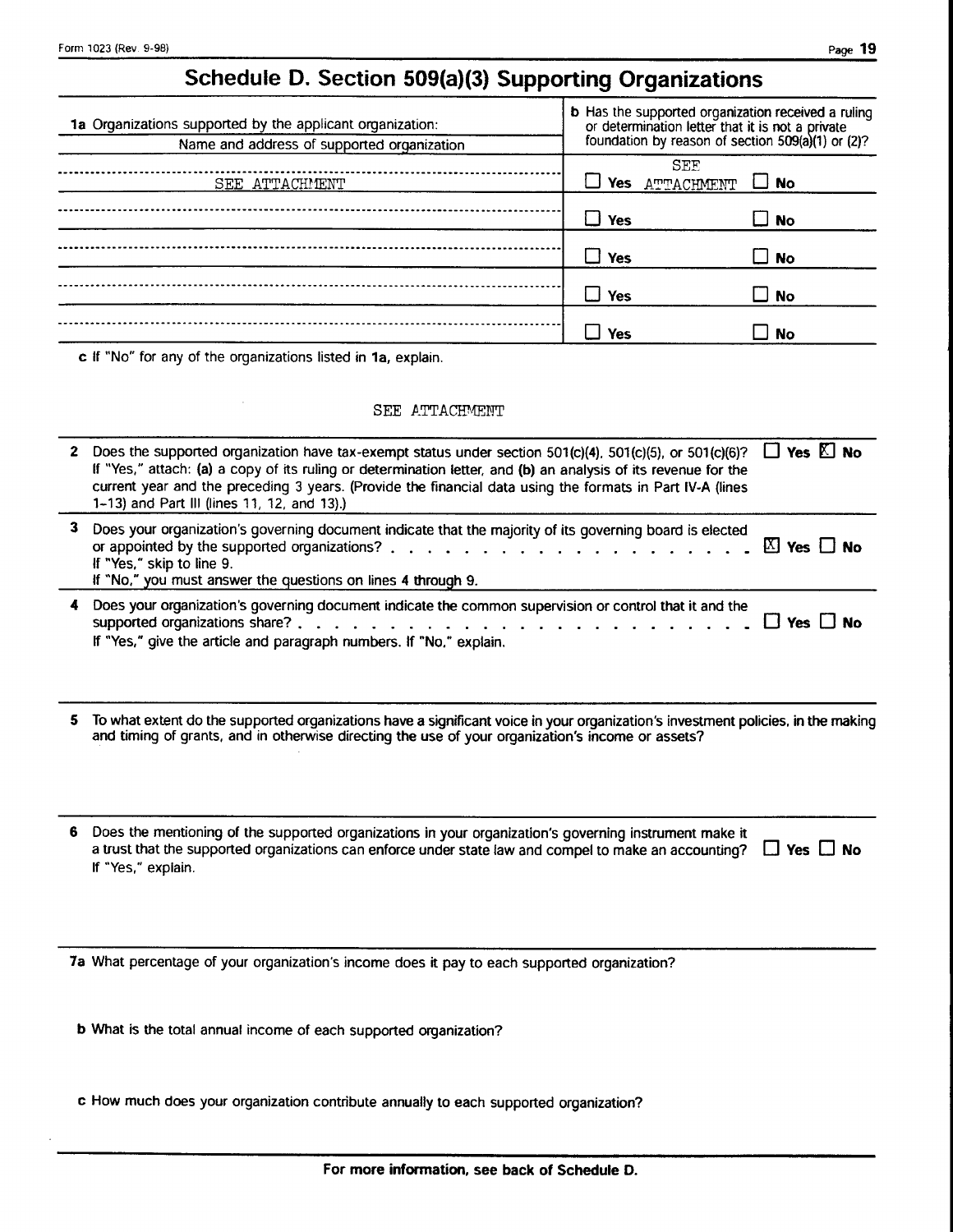# Schedule D. Section 509(a)(3) Supporting Organizations (Continued)

8 To what extent does your organization conduct activities that would otherwise be carried on by the supported organizations? Explain why these activities would otherwise be canied on by the supported organizations.

9 Is the applicant organization controlled directly or indirectly by one or more "disqualified persons" (other than one who is a disqualified person solely because he or she is a manager) or by an organization that is not described in section 509(a)(1) or (2)?  $\ldots$ ,  $\ldots$ ,  $\ldots$ ,  $\ldots$ ,  $\ldots$ ,  $\ldots$ ,  $\ldots$ ,  $\Box$  Yes  $\Box$  No lf "Yes," explain.

# **Instructions**

For an explanation of the types of organizations defined in section  $509(a)(3)$  as being excluded from the definition of a private foundation, see Pub. 557. Chapter 3.

## Line 1

List each organization that is supported by your organization and indicate in item 1b if the supported organization has received a letter recognizing exempt status as a section  $501(c)(3)$  public charity as defined in section  $509(a)(1)$  or  $509(a)(2)$ . If you answer "No" in 1b to any of the listed organizations, please explain in 1c.

# Line 3

Your organization's governing document may be articles of incorporation, articles of association, constitution, trust indenture, or trust agreement.

## Line 9

For a definition of a "disqualified person," see Specific Instructions, Part II, Line 4d, on page 3 of the application's instructions.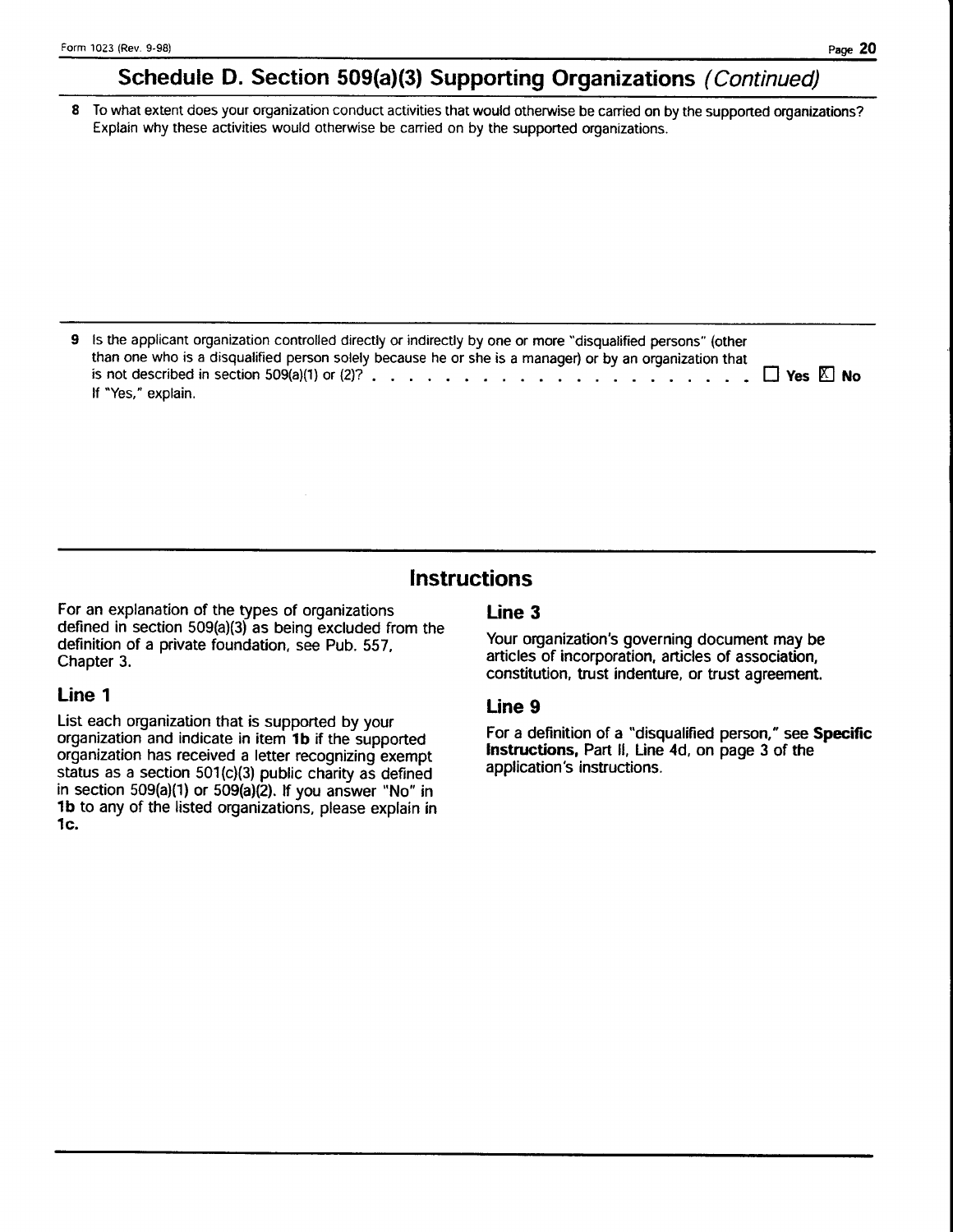Wycliffe Bible Translators International, Inc. 7500 W. Camp Wisdom Road Dallas, TX 75236 EIN #95-3494561

Part I Line Item #7 Attachment #l

Wycliffe Bible Translators International (WBTI) incorporated in the State of California on March 12, 1980 (see attachment #2). On May 18, 1981 the Internal Revenue Service (IRS) granted WBTI exempt status under section  $501(c)(3)$  (see attachment #3).

In the early '90's, WBTI moved its corporate headquarters from California to Texas. On April 28,1994 WBTI changed its domicile from California to Texas by incorporating in Texas (see attachment #4). In a letter dated April 19, 1995 the treasurer of WBTI informed the IRS of this change of domicile (see attachment #5). The IRS responded with a letter dated June 22,1995 indicating that the exempt status of WBTI continued through the change of domicile to Texas (see attachment #6). Based on that letter, we made no reapplication.

However, we recently received correspondence from the Texas Comptroller of Public Accounts that the IRS, in ruling 67-390 (see attachment #7), now requires an exempt organization which changes domicile to re-apply for exempt status. Therefore this application is made in response to that correspondence.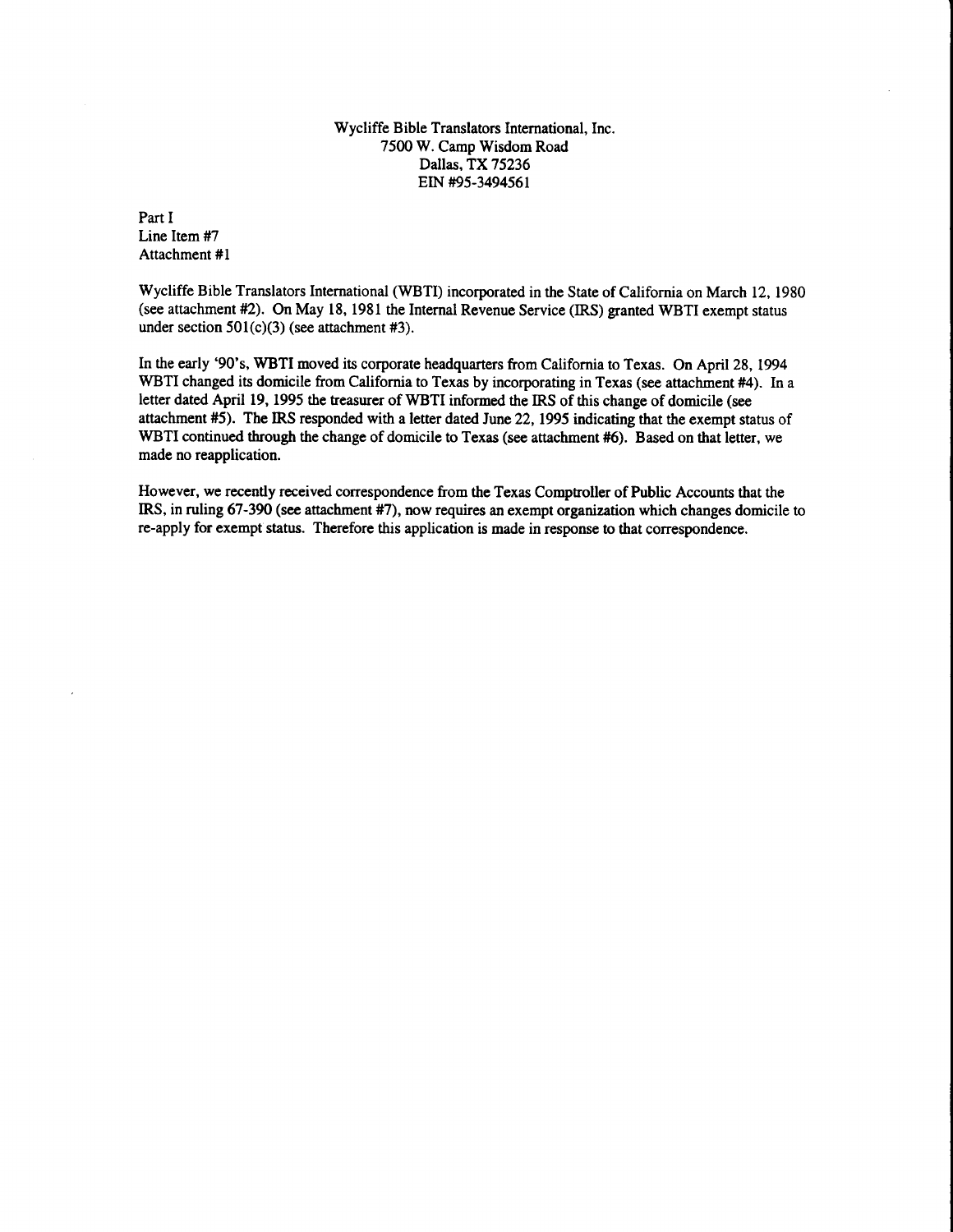

Wycliffe Bible Translators International, Inc. 7500 West Camp Wisdom Road Dallas, TX 75236 EIN #95-3494561

> Part I Line Item #7 Attachment #2

# CERTIFICATE OF GOOD STANDING DOMESTIC CORPORATION

OFFICE OF THE SECRETARY OF STATE

State

I. MARCH FONG EU, Secretary of State of the State of California, hereby certify:

That on the  $\frac{12\pm\pi}{\pi}$  day of March 1980

# WYCLIFFE BIBLE TRANSLATORS INTERNATIONAL, INC.

became incorporated under the laws of the State of California by filing its Articles of Incorporation in this office.

That no record exists in this office of a certificate of winding up and dissolution of said corporation nor of a court decree or order declaring dissolution thereof, nor of a merger or consolidation which terminated its existence; that said corporation's corporate powers, rights and privileges are not suspended of record in this office; and

That according to the records of this office, the said corporation is duly organized, subsisting, and in good standing, and is authorized to exercise all its corporate powers. rights and privileges and to transact business in the State of California.

> IN WITNESS WHEREOF, I execute this certificate and affix the Great Seal of the State of California this  $3rd$  day of July, 1981

**seno antico de compressiones de la contradidad de la contradida de contradidad de contradidade de contradistan** 

March Fong in

Secretary of State